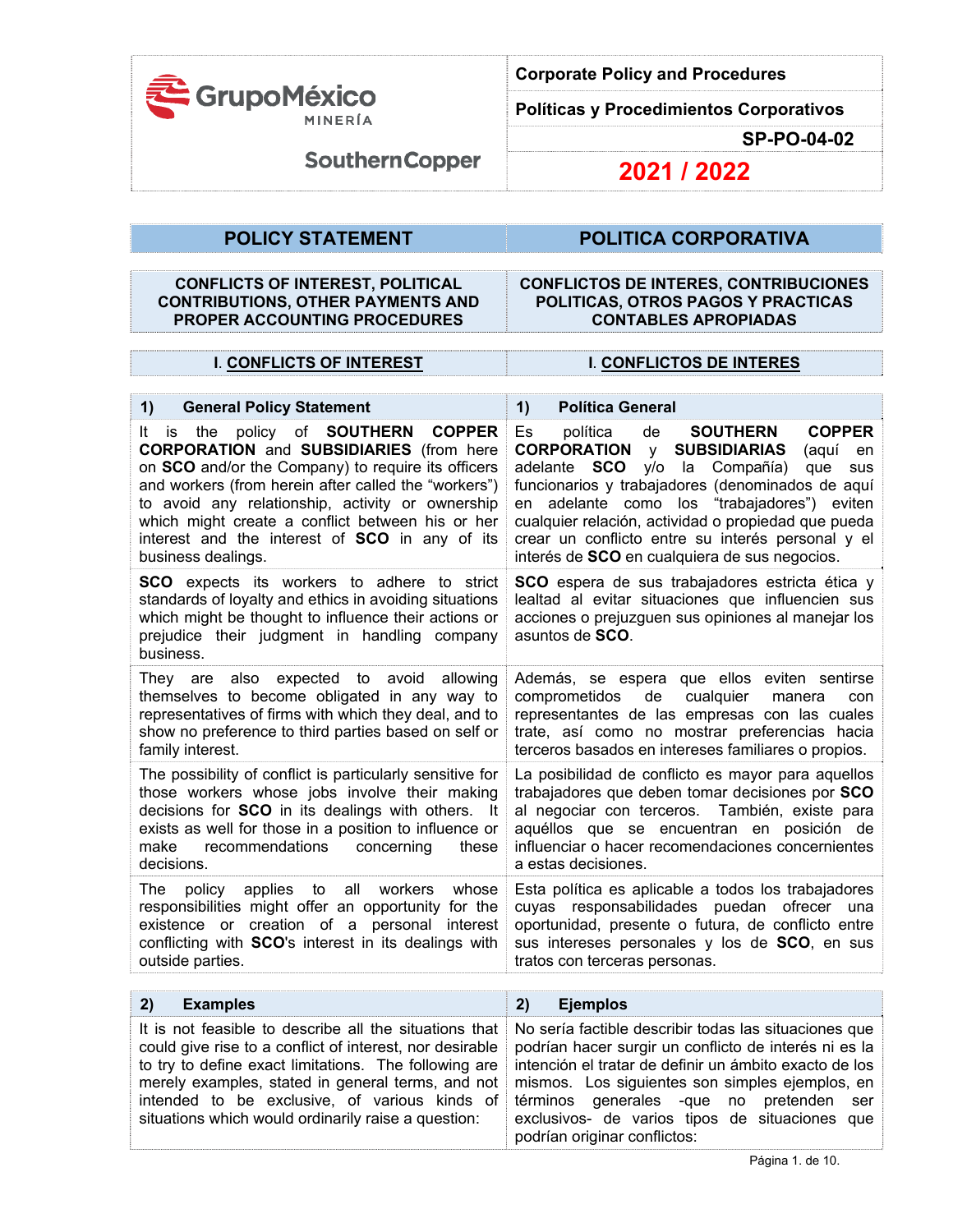

**Políticas y Procedimientos Corporativos** 

**SP-PO-04-02** 

# **SouthernCopper**

| <b>Personal Investments</b>                                                                                                                                                                                                                                                                                                                                                                    | (i)                                                                                                                                                                                                                                                                                                                                                                                                                                             |
|------------------------------------------------------------------------------------------------------------------------------------------------------------------------------------------------------------------------------------------------------------------------------------------------------------------------------------------------------------------------------------------------|-------------------------------------------------------------------------------------------------------------------------------------------------------------------------------------------------------------------------------------------------------------------------------------------------------------------------------------------------------------------------------------------------------------------------------------------------|
| (i)                                                                                                                                                                                                                                                                                                                                                                                            | Inversiones personales:                                                                                                                                                                                                                                                                                                                                                                                                                         |
| General.                                                                                                                                                                                                                                                                                                                                                                                       | General.                                                                                                                                                                                                                                                                                                                                                                                                                                        |
| (a)                                                                                                                                                                                                                                                                                                                                                                                            | (a)                                                                                                                                                                                                                                                                                                                                                                                                                                             |
| A conflict could exist through the ownership, directly<br>or indirectly by a worker of a substantial financial<br>interest in any outside concern which is a<br>competitor of SCO, or which does or seeks to do<br>business with the Company or to furnish it services<br>regarding which the worker has authority to make<br>any decisions or recommendations or could have<br>any influence. | Un conflicto podría existir a través de la propiedad<br>directa o indirecta de un trabajador de un "interés<br>sustancial"<br>alguna<br>financiero<br>en<br>empresa<br>competidora de SCO, o con alguien que hace o<br>intenta hacer negocio con SCO o que ofrezca sus<br>servicios a SCO, teniendo en cuenta que este<br>trabajador tiene la autoridad para tomar decisiones<br>o hacer recomendaciones que puedan tener alguna<br>influencia. |
| In any such case, the circumstances must be fully                                                                                                                                                                                                                                                                                                                                              | En este caso, el hecho deberá ser revelado y                                                                                                                                                                                                                                                                                                                                                                                                    |
| disclosed to and approved in writing by the                                                                                                                                                                                                                                                                                                                                                    | aprobado por escrito por el funcionario que tenga                                                                                                                                                                                                                                                                                                                                                                                               |
| Corporate Officer having jurisdiction over the                                                                                                                                                                                                                                                                                                                                                 | jurisdicción sobre las actividades                                                                                                                                                                                                                                                                                                                                                                                                              |
| worker's activity in order for the activity not to be                                                                                                                                                                                                                                                                                                                                          | de dicho                                                                                                                                                                                                                                                                                                                                                                                                                                        |
| prohibited hereunder.                                                                                                                                                                                                                                                                                                                                                                          | trabajador para que esta actividad sea permitida.                                                                                                                                                                                                                                                                                                                                                                                               |
| In the usual case, a conflict of interest would not                                                                                                                                                                                                                                                                                                                                            | Usualmente un conflicto de interés no existirá                                                                                                                                                                                                                                                                                                                                                                                                  |
| exist where the interest consists of securities of a                                                                                                                                                                                                                                                                                                                                           | cuando el interés consiste en valores de una                                                                                                                                                                                                                                                                                                                                                                                                    |
| publicly owned corporation regularly traded on a                                                                                                                                                                                                                                                                                                                                               | empresa que sean regularmente transadas en una                                                                                                                                                                                                                                                                                                                                                                                                  |
| national securities exchange.                                                                                                                                                                                                                                                                                                                                                                  | bolsa de valores                                                                                                                                                                                                                                                                                                                                                                                                                                |
| For purposes of this sub-paragraph, a "substantial<br>financial interest" may exist where it represents 1%<br>or more of the common stock or equity participation<br>in such outside concern or where the cost to the<br>worker of such interest exceeds the lesser of<br>US\$10,000.00 or 5% or his or her assets.                                                                            | Para estos propósitos, un "interés financiero<br>sustancial" podría existir si éste representa para el<br>trabajador más del 1% de las acciones comunes o<br>del patrimonio de las empresas arriba indicadas o<br>cuando el costo de dicho "interés" exceda del<br>equivalente a US\$ 10,000.00 o de un 5% del total<br>de las propiedades del funcionario.                                                                                     |
| (b)                                                                                                                                                                                                                                                                                                                                                                                            | (b)                                                                                                                                                                                                                                                                                                                                                                                                                                             |
| <b>Commodity Trading.</b>                                                                                                                                                                                                                                                                                                                                                                      | Comercio de mercaderías.                                                                                                                                                                                                                                                                                                                                                                                                                        |
| Because of the possibility of a conflict of interest, it                                                                                                                                                                                                                                                                                                                                       | A los efectos de evitar la posibilidad de un conflicto                                                                                                                                                                                                                                                                                                                                                                                          |
| has long been and continues to be the Policy of                                                                                                                                                                                                                                                                                                                                                | de interés, siempre ha sido y continúa siendo                                                                                                                                                                                                                                                                                                                                                                                                   |
| SCO that its workers not deal or speculate in                                                                                                                                                                                                                                                                                                                                                  | política de SCO que sus trabajadores no negocien                                                                                                                                                                                                                                                                                                                                                                                                |
| products sold by SCO.                                                                                                                                                                                                                                                                                                                                                                          | o especulen con productos que vende SCO.                                                                                                                                                                                                                                                                                                                                                                                                        |
| This prohibition includes transactions by a worker<br>as a buyer or seller of such products on any<br>commodity exchange, including the metal markets<br>or future sales contracts.                                                                                                                                                                                                            | Esta prohibición incluye transacciones de un<br>trabajador como comprador o vendedor de estos<br>productos en cualquier tipo de intercambio, incluido<br>el mercado de metales o contratos de compra-<br>venta a futuro de metales.                                                                                                                                                                                                             |
| <b>Mineral Interests.</b>                                                                                                                                                                                                                                                                                                                                                                      | Intereses mineros.                                                                                                                                                                                                                                                                                                                                                                                                                              |
| (c)                                                                                                                                                                                                                                                                                                                                                                                            | (c)                                                                                                                                                                                                                                                                                                                                                                                                                                             |
| A worker should not acquire any mineral interest<br>which includes products produced by SCO except<br>where such acquisition is merely incidental to the<br>purchase of property for a non-mineral use.                                                                                                                                                                                        | Un trabajador no debe adquirir intereses mineros<br>que incluyan productos que son adquiridos por<br>SCO, salvo que esta adquisición sea meramente<br>incidental a la compra de una propiedad para uso<br>no minero.                                                                                                                                                                                                                            |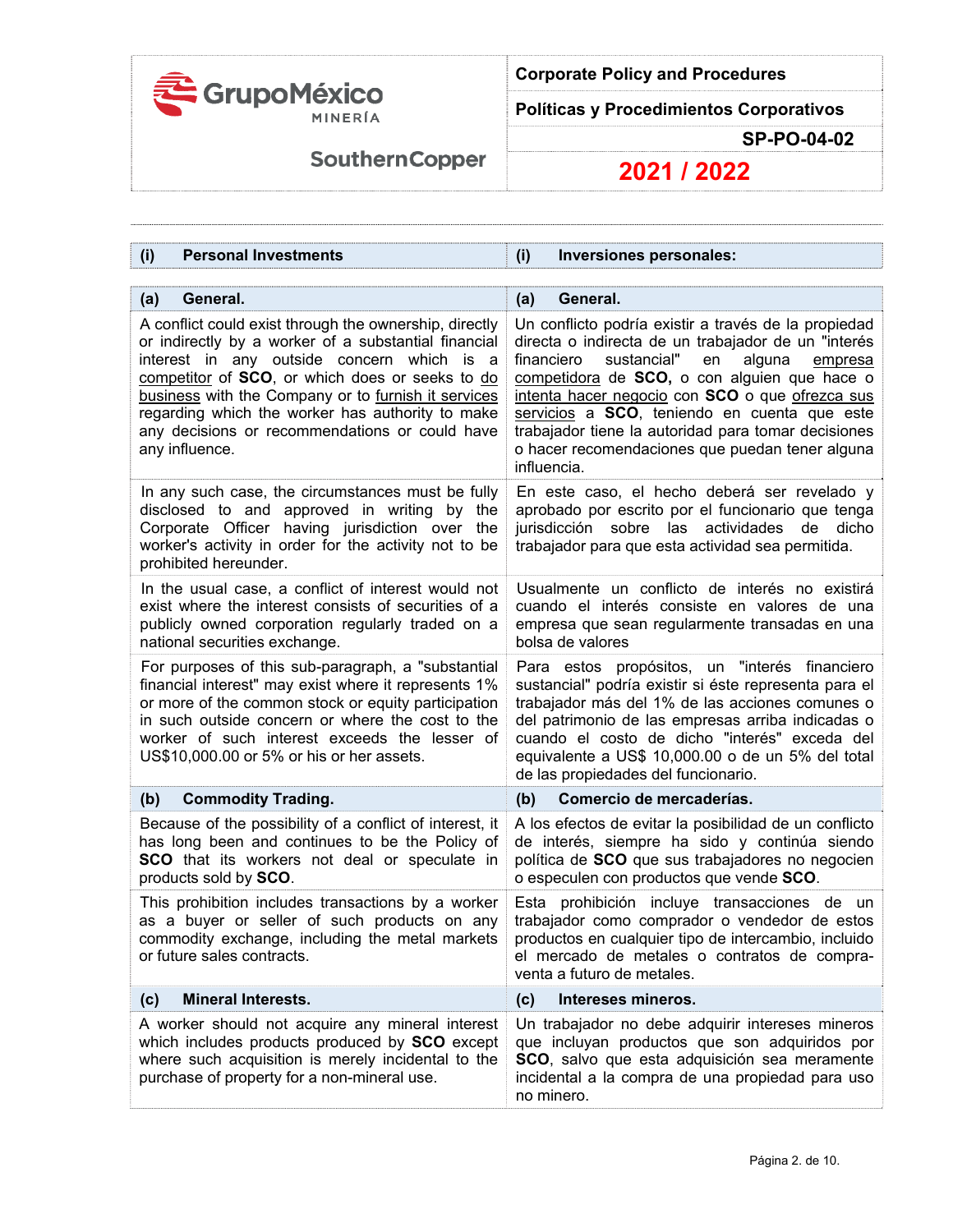

**Políticas y Procedimientos Corporativos** 

**SP-PO-04-02** 

**SouthernCopper** 

| (d)              | <b>Business Opportunities.</b>                                                                                                                                                                                                                                                                                      | d)                                                                                                                                                                                                               | Oportunidades de negocios.                                                                                                                                                                                                                                                                                  |
|------------------|---------------------------------------------------------------------------------------------------------------------------------------------------------------------------------------------------------------------------------------------------------------------------------------------------------------------|------------------------------------------------------------------------------------------------------------------------------------------------------------------------------------------------------------------|-------------------------------------------------------------------------------------------------------------------------------------------------------------------------------------------------------------------------------------------------------------------------------------------------------------|
| addition,<br>In. | no worker should<br>acquire<br>any<br>participating interest, direct or indirect, in any entity<br>or venture when it is known, or he or she knows that<br><b>SCO</b> may take or is taking steps to acquire any<br>interest in such entity or venture.                                                             |                                                                                                                                                                                                                  | Adicionalmente, ningún trabajador deberá adquirir<br>participación, directa o indirecta, en cualquier<br>entidad o negocio cuando sea de su conocimiento<br>que SCO podrá adquirir o esté adquiriendo<br>intereses en esa entidad o negocio.                                                                |
| (e)              | <b>Ownership or Participation.</b>                                                                                                                                                                                                                                                                                  | (e)                                                                                                                                                                                                              | Propiedad o participación.                                                                                                                                                                                                                                                                                  |
| case.            | For purpose of this Policy Statement, ownership or<br>participation by the spouse of a worker or in the<br>name of his or her minor children shall be<br>considered as ownership or participation by the<br>worker, lacking a clear showing that this is not the                                                    | Para los propósitos de esta Política, la propiedad o<br>participación del cónyuge de un trabajador o a<br>nombre de sus menores hijos, se considerará como<br>la propiedad o participación del trabajador mismo. |                                                                                                                                                                                                                                                                                                             |
| Gifts.<br>(ii)   |                                                                                                                                                                                                                                                                                                                     | (ii)                                                                                                                                                                                                             | Regalos.                                                                                                                                                                                                                                                                                                    |
| common           | Acceptance of any gift of more than small value, or<br>any entertainment, travel or favors which go beyond<br>courtesies<br>usually associated<br>with<br>accepted business practices, or of any commission,<br>fee, or payment of any sort, other than from SCO, in<br>connection with work for SCO is prohibited. |                                                                                                                                                                                                                  | No está permitido aceptar regalos que no sean<br>otros más que de poco valor o de entretenimientos,<br>viajes o favores que vayan más allá de las<br>cortesías comunes asociadas generalmente con<br>las prácticas comerciales o de cualquier comisión,<br>honorario o pago de cualquier tipo, ajeno a SCO. |
|                  | Acceptance of gifts, meals or entertainment, or any<br>other favor, from customers or suppliers if doing so<br>might compromise, or appear to compromise, the<br>ability to make objective business decisions in the<br>best interest of SCO is not permitted.                                                      |                                                                                                                                                                                                                  | No está permitido aceptar regalos, comidas o<br>entretenimiento, o algún otro favor, de clientes o<br>proveedores que de hacerlo pudiera influir o<br>aparentemente influir, la capacidad de tomar<br>decisiones objetivas de negocio para SCO.                                                             |
|                  | Examples of acceptable gifts include a logo pen or<br>a small gift basket at holiday time.                                                                                                                                                                                                                          | fin de año.                                                                                                                                                                                                      | Dentro de los regalos aceptables se incluyen<br>artículos promocionales como una pluma con el<br>logotipo de la compañía o una canasta navideña a                                                                                                                                                           |
| (iii)            | <b>Employment.</b>                                                                                                                                                                                                                                                                                                  | (iii)                                                                                                                                                                                                            | Empleo.                                                                                                                                                                                                                                                                                                     |
| (a)              | Employment by or rendering consulting<br>services to any outside concern, which<br>does or may do business with or is a<br>competitor of SCO,<br>except<br>as<br>a<br>representative SCO or with its written<br>consent, is prohibited.                                                                             | (a)                                                                                                                                                                                                              | No está permitido ser contratado o<br>servicios<br>de<br>consultoría<br>prestar<br>a<br>cualquiera que haga negocios o pueda<br>hacerlos en el futuro, como competidor<br>de SCO, salvo que se actúe<br>en<br>representación de SCO o<br>con<br>su<br>consentimiento escrito.                               |
| (b)              | Workers shall not engage in outside<br>activities<br>or<br>employment<br>business<br>incompatible with SCO's right to such<br>worker's full time and efficient service.                                                                                                                                             | (b)                                                                                                                                                                                                              | trabajadores<br>deberán<br>Los<br>no<br>actividades<br>comprometerse<br>en<br>comerciales o tomar empleos dentro del<br>horario de trabajo, estando al derecho<br>que tiene SCO de exigir a tales<br>trabajadores tiempo completo de trabajo<br>y un servicio eficiente.                                    |
| (c)              | Employment decisions are to be made<br>solely in the best interests of SCO.                                                                                                                                                                                                                                         | (c)                                                                                                                                                                                                              | Las decisiones para empleo deben ser<br>efectuadas únicamente para el mejor<br>interés de SCO.                                                                                                                                                                                                              |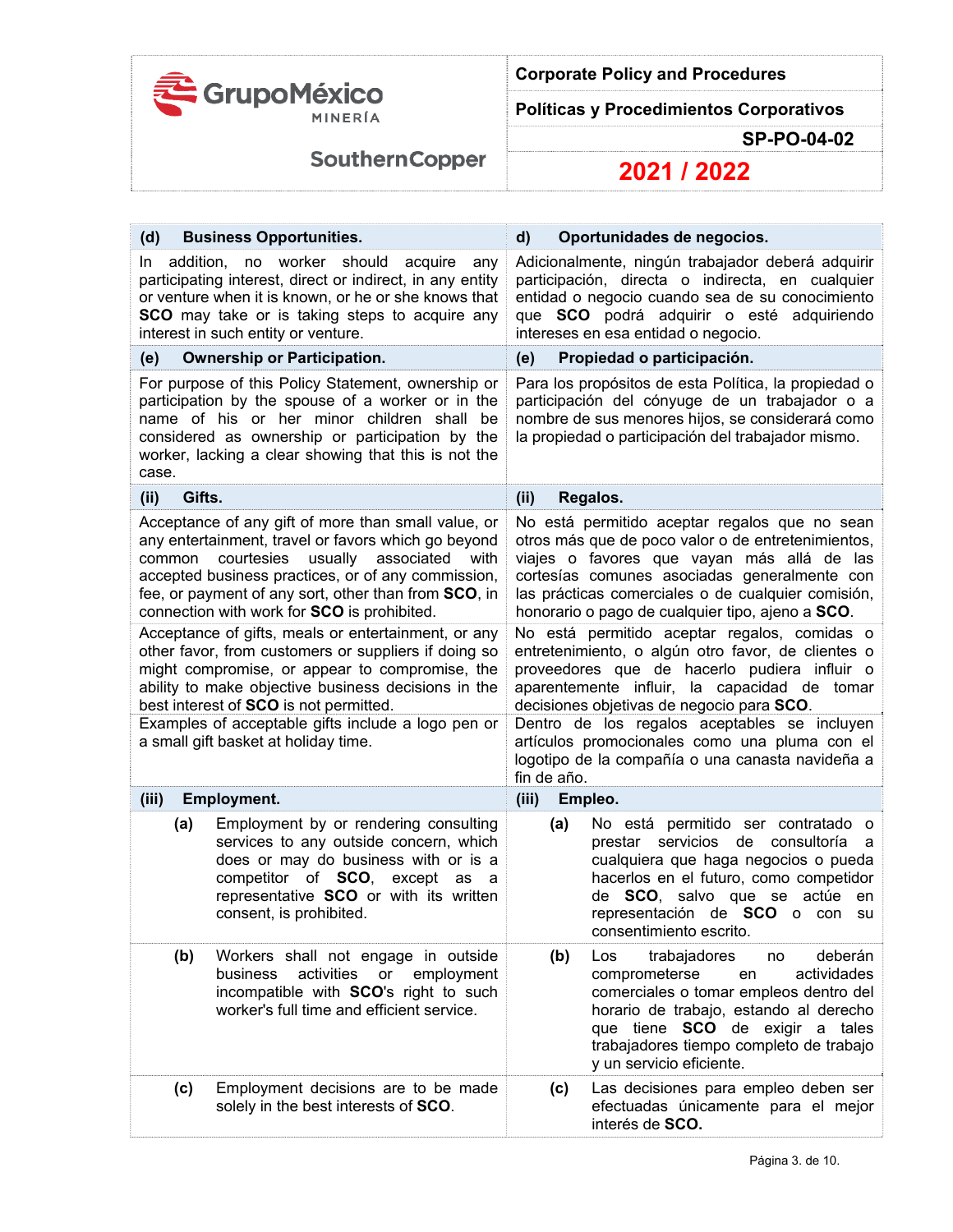

**Políticas y Procedimientos Corporativos** 

**SP-PO-04-02** 

# **SouthernCopper**

| An offer of employment or promotion for<br>any positions within <b>SCO</b> or its<br>subsidiaries shall be based exclusively<br>on the requirements of the position<br>being filled and the qualifications of the<br>candidates, with due regard for<br>applicable local, state, and federal<br>employment law.                                        | Una oferta de empleo o promoción para<br>cualquier puesto dentro de SCO o de<br>sus subsidiarias debe estar basada<br>exclusivamente en los requerimientos<br>del cargo a ser ocupado y las<br>calificaciones de los postulantes a éste,<br>teniendo en consideración las leyes de<br>empleo locales, o nacionales aplicables.                                                                   |
|--------------------------------------------------------------------------------------------------------------------------------------------------------------------------------------------------------------------------------------------------------------------------------------------------------------------------------------------------------|--------------------------------------------------------------------------------------------------------------------------------------------------------------------------------------------------------------------------------------------------------------------------------------------------------------------------------------------------------------------------------------------------|
| Family or personal relationships with<br>current or retired workers shall not<br>inappropriately influence such decisions.                                                                                                                                                                                                                             | Relaciones familiares o personales o de<br>amistad con empleados retirados no<br>influenciar<br>deben<br>inapropiadamente<br>dichas decisiones.                                                                                                                                                                                                                                                  |
| Furthermore, reporting relationships for<br>such individuals cannot create either a<br>real or a perceived conflict of interest.                                                                                                                                                                                                                       | Es más, aún en caso de que exista<br>alguna relación con dichos individuos,<br>ésta no podrá crear un supuesto o real<br>conflicto de interés.                                                                                                                                                                                                                                                   |
| A notice of all situations in which the<br>foregoing presently exists is to be<br>reported to the appropriate facility<br>manager with copy to the appropriate<br>corporate officer and manager of Human<br>Resources.                                                                                                                                 | Todas estas situaciones deberán ser<br>Superintendente<br>informadas<br>su<br>a<br>correspondiente, con copia al respectivo<br>Director y al gerente de Recursos<br>Humanos.                                                                                                                                                                                                                     |
| All circumstances involving decisions to<br>employ, promote, contract with, or<br>procure from a person having family or<br>personal relationships with current or<br>retired SCO workers shall be supplied, in<br>appropriate detail, by the decision maker<br>to the appropriate facility manager with<br>copy to the appropriate corporate officer. | Todas las circunstancias que involucren<br>decisiones para emplear, promover,<br>contratar o recibir a personas que<br>parientes<br>tengan<br>relaciones<br>o<br>personales con trabajadores o ex-<br>trabajadores de SCO deberán<br>ser<br>informadas en detalle por la persona<br>que toma la decisión, a su respectivo<br>Superintendente,<br>con<br>copia<br>al<br>correspondiente Director. |
| Any such decisions shall be approved in<br>advance by the next higher level of<br>management than would normally be<br>required or by the Chairman.                                                                                                                                                                                                    | Cualquiera de esas decisiones deberá<br>ser previamente<br>aprobada<br>por el<br>siguiente nivel más alto de la gerencia<br>que normalmente se requiere o por el<br>correspondiente Director.                                                                                                                                                                                                    |
| All actions involving family or personal<br>relationships must conform to this policy<br>and be reported as indicated above.                                                                                                                                                                                                                           | Todas las acciones que involucren<br>familiares<br>relaciones<br>$\overline{O}$<br>personales<br>deberán adecuarse a esta política y ser<br>informadas como<br>se<br>ha<br>indicado<br>anteriormente.                                                                                                                                                                                            |
| Questions on the application of the<br>foregoing clause (c) may be referred to<br>the head of the Human Resources<br>Division.                                                                                                                                                                                                                         | Cualquier pregunta relacionada con la<br>aplicación de la presente cláusula (c)<br>deberá formularse al superior de la<br>Dirección de Recursos Humanos.                                                                                                                                                                                                                                         |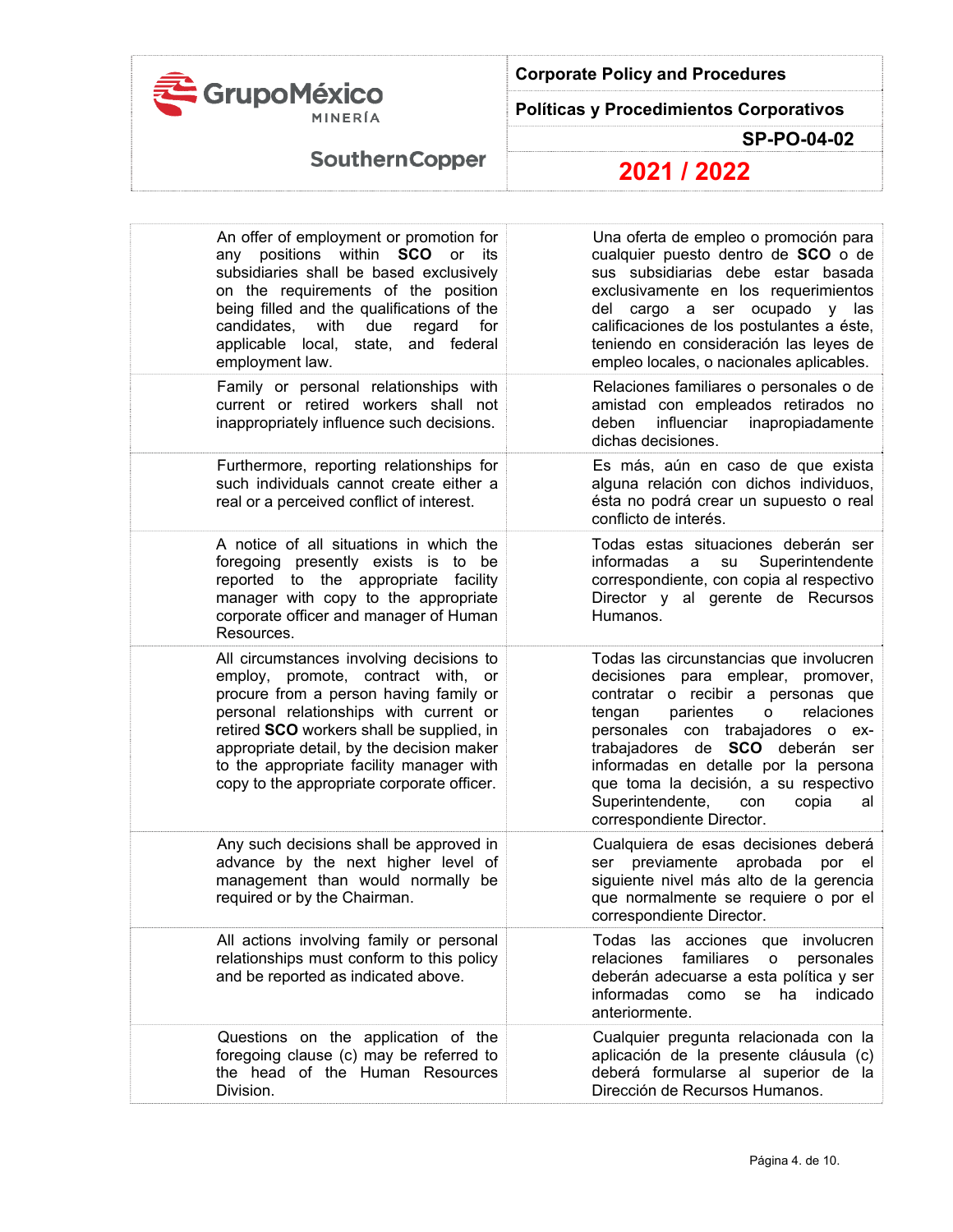

**Políticas y Procedimientos Corporativos** 

**SP-PO-04-02** 

**SouthernCopper** 

| (iv)   | <b>Confidential Information.</b>                                                                                                                                                                                                       |        | Información confidencial.                                                                                                                                                                                                                                                                                                             |  |
|--------|----------------------------------------------------------------------------------------------------------------------------------------------------------------------------------------------------------------------------------------|--------|---------------------------------------------------------------------------------------------------------------------------------------------------------------------------------------------------------------------------------------------------------------------------------------------------------------------------------------|--|
|        | Disclosing confidential Company information<br>to outsiders or using it for personal profit or<br>advantage is prohibited.                                                                                                             |        | Se prohíbe dar información confidencial de<br>SCO a terceros o utilizar ésta para beneficio<br>personal.                                                                                                                                                                                                                              |  |
| (v)    | <b>Insider Information.</b>                                                                                                                                                                                                            | (v)    | Información Interna.                                                                                                                                                                                                                                                                                                                  |  |
|        | A worker must not utilize any nonpublic<br>information which comes to him or her during<br>the course of employment for personal<br>benefit or gain.                                                                                   |        | Un trabajador no puede utilizar para beneficio<br>propio la información que no sea pública a la<br>que tenga acceso durante el desempeño de<br>sus labores.                                                                                                                                                                           |  |
|        | In particular, a worker must not use any<br>"insider information", or reveal it to others who<br>may use it, in connection with the purchase or<br>sale of any securities (stock, bonds, options,<br>$etc.$ ).                         |        | En particular, un trabajador no deberá utilizar<br>ninguna "información interna" o revelarla a<br>terceros que pudieran utilizarla en relación a<br>la compra o venta de valores mobiliarios<br>(acciones, bonos, opciones, etc.).                                                                                                    |  |
|        | This applies not only to nonpublic information<br>relating to SCO, but also to such information<br>relating to other companies which may come<br>to him or her in the course of employment.                                            |        | Esto se aplica no sólo a la información de<br>SCO que no es pública, sino también a la<br>información vinculada a otras compañías a<br>las que tenga acceso durante el curso de sus<br>labores.                                                                                                                                       |  |
| (vi)   | <b>Property Interests.</b>                                                                                                                                                                                                             | (vi)   | Intereses en propiedad.                                                                                                                                                                                                                                                                                                               |  |
|        | Purchase, sale, or leasing of property rights<br>or interests, directly or indirectly,<br>with<br>knowledge that SCO has an active or<br>potential interest therein is forbidden.                                                      |        | Está prohibida la compra, venta, alquiler de<br>derechos o intereses, de cualquier tipo de<br>bienes, directa o indirectamente, con el<br>conocimiento de que SCO tiene interés activo<br>o potencial en ellos.                                                                                                                       |  |
| (vii)  | Loans.                                                                                                                                                                                                                                 | (vii)  | Préstamos.                                                                                                                                                                                                                                                                                                                            |  |
|        | It is forbidden to loan or borrow to or from any<br>SCO's customer, supplier, contractor or any<br>person related to them.                                                                                                             |        | Está prohibido prestar o recibir préstamos de<br>cualquier cliente, proveedor, contratista de<br>SCO o cualquier persona vinculada con ellos.                                                                                                                                                                                         |  |
| (viii) | <b>Outside Business Directorships.</b>                                                                                                                                                                                                 | (viii) | Directorios en negocios de terceros.                                                                                                                                                                                                                                                                                                  |  |
|        | Workers shall not serve as a Director of any<br>outside competitor business concern, other<br>than on behalf of SCO, except with the<br>written approval of SCO's Corporate Officer<br>having jurisdiction over the worker's activity. |        | Los trabajadores no deberán actuar como<br>Directores de otras empresas competidoras,<br>salvo que sea en representación de SCO,<br>con excepción de que se cuente con la<br>aprobación por escrito de un Director<br>corporativo de SCO que tenga jurisdicción<br>sobre<br>la<br>actividad<br>desarrolla<br>que<br>el<br>trabajador. |  |

| 3.<br><b>GENERAL</b>                     | <b>GENERAL</b>                                                                                          |
|------------------------------------------|---------------------------------------------------------------------------------------------------------|
|                                          | It is a worker's primary duty to represent <b>SCO</b> at all Es un deber primordial de los trabajadores |
| times to the best of his or her ability. | representar a la SCO en todo momento con lo                                                             |
|                                          | mejor de su capacidad.                                                                                  |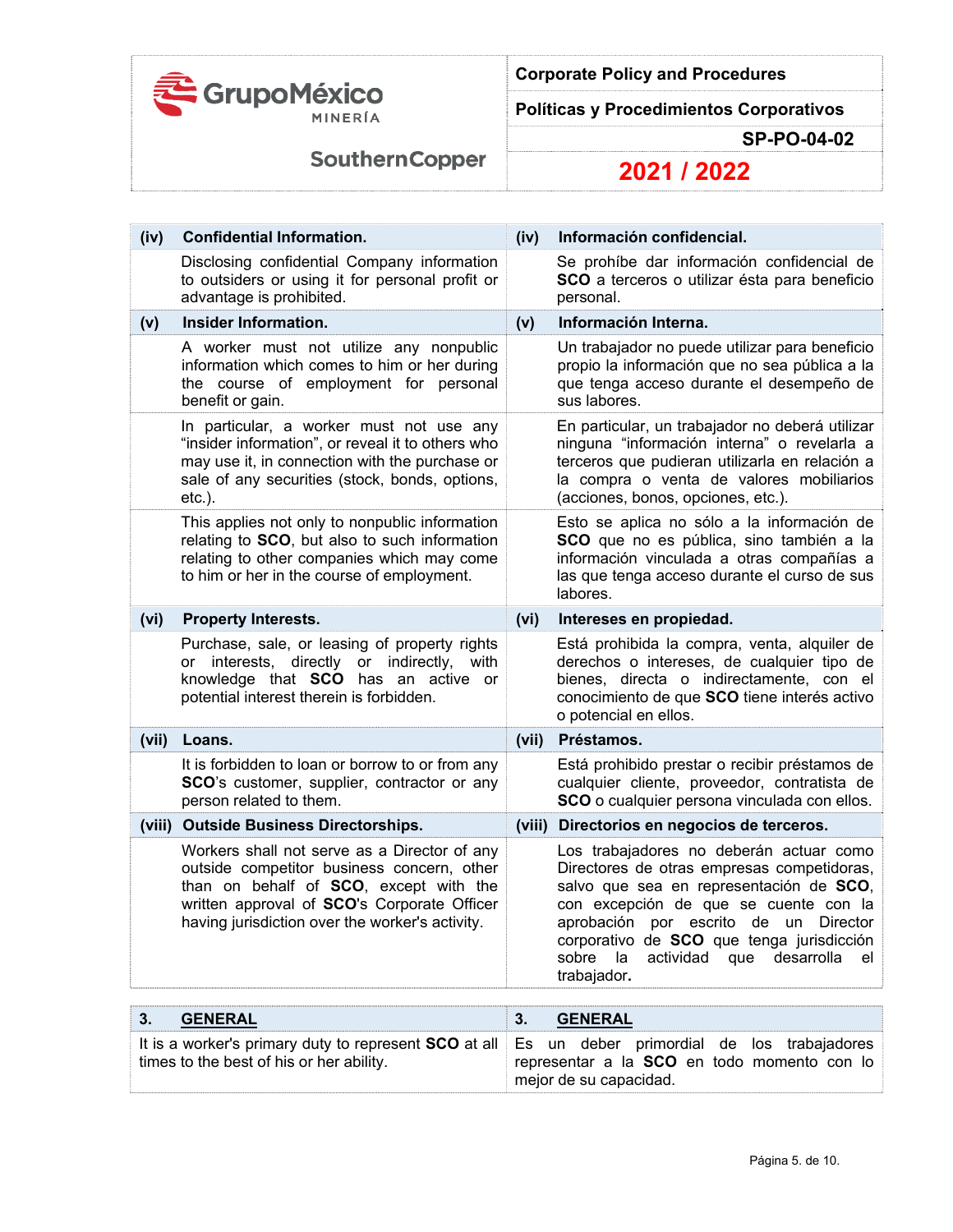

**Políticas y Procedimientos Corporativos** 

**SP-PO-04-02** 

**SouthernCopper** 

**2021 / 2022**

| Therefore, no worker should become involved in                                                                                                                                                                                                                                                               | Por lo tanto, ningún trabajador deberá verse                                                                                                                                                                                                                                              |
|--------------------------------------------------------------------------------------------------------------------------------------------------------------------------------------------------------------------------------------------------------------------------------------------------------------|-------------------------------------------------------------------------------------------------------------------------------------------------------------------------------------------------------------------------------------------------------------------------------------------|
| any situation, in addition to those set forth above,                                                                                                                                                                                                                                                         | envuelto en cualquier situación, además de las                                                                                                                                                                                                                                            |
| which would impair or interfere with this primary                                                                                                                                                                                                                                                            | mencionadas anteriormente, que interfiera con este                                                                                                                                                                                                                                        |
| duty.                                                                                                                                                                                                                                                                                                        | deber primordial.                                                                                                                                                                                                                                                                         |
| While it is the responsibility of each individual<br>worker to recognize such situations, should he or<br>she be in doubt as to any particular set of facts<br>which might be deemed a conflict of interest, the<br>question should be submitted in writing to the<br>manager of his or her Department Head. | Dado el hecho que es la responsabilidad de cada<br>trabajador el reconocer estas situaciones, en caso<br>de tener alguna duda sobre un posible conflicto de<br>intereses, deberá hacer la consulta por escrito al<br>Gerente de su Dirección.                                             |
| Directors, managers and/or superintendents (the                                                                                                                                                                                                                                                              | Los Directores, Gerentes y/o Superintendentes, (los                                                                                                                                                                                                                                       |
| Officers) should discuss any such situation with the                                                                                                                                                                                                                                                         | funcionarios) a su vez, deberán discutir cualquiera                                                                                                                                                                                                                                       |
| Chairman or the Chief Executive Officer (CEO), as                                                                                                                                                                                                                                                            | de estas situaciones con el Presidente o el                                                                                                                                                                                                                                               |
| appropriate.                                                                                                                                                                                                                                                                                                 | Ejecutivo Principal, según sea apropiado.                                                                                                                                                                                                                                                 |
| It is the duty of the worker to follow the advice<br>received on any such possible conflict, keeping in<br>mind that the procedures and guidelines set forth in<br>this Policy Statement have been formulated to<br>afford the maximum protection to the workers as<br>well as to <b>SCO</b> .               | Es obligación del trabajador seguir los consejos que<br>se le den sobre posibles conflictos, tomando en<br>consideración<br>que los procedimientos<br>v<br>lineamientos de esta Política se han formulado para<br>otorgar la máxima protección tanto a<br>los<br>trabajadores como a SCO. |

| <b>POLITICAL</b>               | <b>CONTRIBUTIONS, OTHER</b> |  |
|--------------------------------|-----------------------------|--|
| PAYMENTS AND PROPER ACCOUNTING |                             |  |
| <b>PROCEDURES</b>              |                             |  |

**II. CONTRIBUCIONES POLITICAS, OTROS PAGOS Y CUMPLIMIENTO DE LAS PRACTICAS CONTABLES** 

| <b>Political Contributions.</b>                                                                                                                                    | Contribuciones políticas.                                                                                                                                                                                                                 |
|--------------------------------------------------------------------------------------------------------------------------------------------------------------------|-------------------------------------------------------------------------------------------------------------------------------------------------------------------------------------------------------------------------------------------|
| a)                                                                                                                                                                 | a)                                                                                                                                                                                                                                        |
| Company funds and assets are not to be used                                                                                                                        | Los recursos y activos de la Compañía no                                                                                                                                                                                                  |
| for political campaign purposes for any                                                                                                                            | pueden ser utilizados en la campaña política                                                                                                                                                                                              |
| candidate for federal office.                                                                                                                                      | de ningún candidato.                                                                                                                                                                                                                      |
| The Company may decide from time to time to<br>make contributions to candidates for state<br>offices where such contributions are lawful and<br>accepted practice. | La Compañía puede acordar de tiempo en<br>tiempo realizar contribuciones a favor de<br>candidatos<br>ciertos<br>las<br>oficinas<br>a<br>gubernamentales, en los casos que tales<br>contribuciones sean legales y tal sea la<br>costumbre. |
| All of these contributions must have the prior                                                                                                                     | Todas estas contribuciones requieren la previa                                                                                                                                                                                            |
| approval of the Board and must not flow                                                                                                                            | aprobación del Directorio y no deberán ser                                                                                                                                                                                                |
| directly or indirectly to a federal candidate or a                                                                                                                 | pagadas directamente al candidato o a su                                                                                                                                                                                                  |
| federal candidate's political committee.                                                                                                                           | comité de campaña.                                                                                                                                                                                                                        |
| Additionally and where approved by                                                                                                                                 | Adicionalmente, y en los casos aprobados por                                                                                                                                                                                              |
| the                                                                                                                                                                | la Compañía, se podrá aportar a los gastos de                                                                                                                                                                                             |
| Company, it may bear the expenses of                                                                                                                               | los Comités de Apoyo Políticos legalmente                                                                                                                                                                                                 |
| Political Action Committees legally constituted                                                                                                                    | constituidos al efecto y en los casos                                                                                                                                                                                                     |
| under consistent with such laws.                                                                                                                                   | permitidos por las Leyes.                                                                                                                                                                                                                 |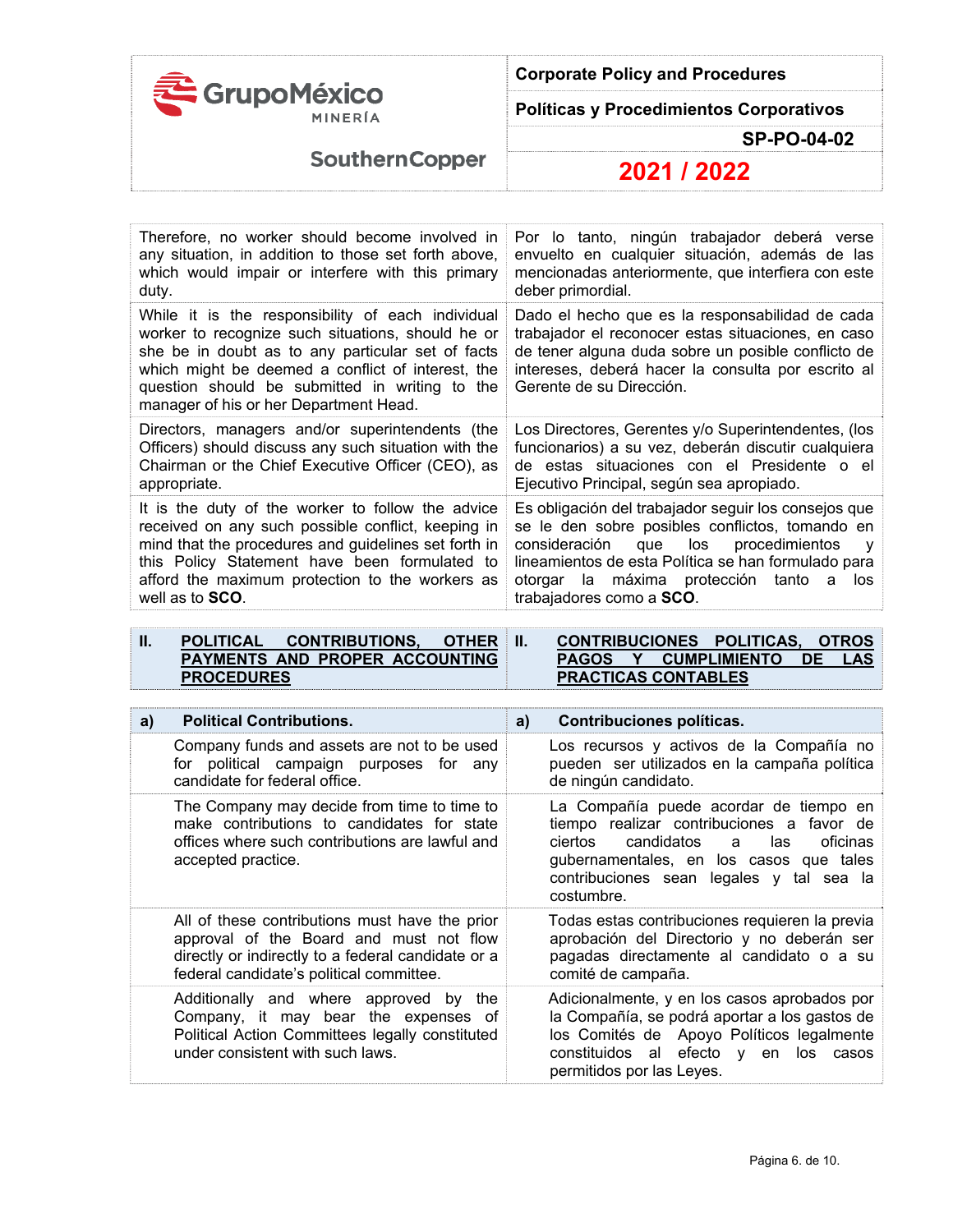

**Políticas y Procedimientos Corporativos** 

**SP-PO-04-02** 

# **SouthernCopper**

| Outside the United States, exceptions to this<br>policy may from time to time be made where<br>political contributions are consistent with local<br>law and established custom, provided that<br>prior approval of the Chief Executive Officer<br>and General Counsel is obtained on a case-<br>by-case basis.                                           |                                          | Fuera de los Estados Unidos de Norteamérica,<br>excepciones a esta regla podrán realizarse en<br>los casos en que las contribuciones sean<br>conformes a la ley y la costumbre establecida,<br>sujeto a la previa aprobación del Presidente<br>de la Compañía y del Asesor Legal Principal<br>para cada caso.                                 |
|----------------------------------------------------------------------------------------------------------------------------------------------------------------------------------------------------------------------------------------------------------------------------------------------------------------------------------------------------------|------------------------------------------|-----------------------------------------------------------------------------------------------------------------------------------------------------------------------------------------------------------------------------------------------------------------------------------------------------------------------------------------------|
| political process by means of personal<br>campaign contributions, expenditures or other<br>activities is encouraged.                                                                                                                                                                                                                                     |                                          | SCO fomenta la participación personal de los<br>trabajadores en los procesos políticos, ya sea<br>por campaña personal, contribuciones u otros<br>desembolsos.                                                                                                                                                                                |
| <b>SCO</b><br>The<br>line<br>between<br>and<br>personal<br>participation must be clearly drawn, however,<br>and workers will not be reimbursed or<br>compensated for their personal participation in<br>political activities.                                                                                                                            |                                          | Sin embargo, la línea entre la participación<br>personal y la de SCO debe ser claramente<br>establecida y los trabajadores no recibirán<br>reembolso o compensación alguna por su<br>participación personal en actividades políticas.                                                                                                         |
| <b>Relations with Government Officials and</b><br>Workers.                                                                                                                                                                                                                                                                                               | b)                                       | Relaciones entre los trabajadores del<br>Gobierno y los empleados.                                                                                                                                                                                                                                                                            |
| Offering, promising, authorizing or giving<br>payments made to secure business or to<br>obtain special concessions, regardless of the<br>form of such payments and whether made<br>directly or indirectly, in money, property or<br>services to or for the benefit of any<br>government official or employee, domestic or<br>foreign, are not permitted. |                                          | No se permite pagos prometer, autorizar o dar<br>pagos para asegurar negocios o para obtener<br>concesiones especiales sin importar que la<br>forma de estos pagos sean directos o<br>indirectos, en efectivo, en propiedades o en<br>servicios para beneficio de ningún empleado o<br>funcionario del Gobierno del país o del<br>extranjero. |
| Relations with governmental representatives,<br>even where personal friendships may be<br>involved, must be in good taste and such that<br>full public disclosure would in no way impair<br>good will of the public toward SCO.                                                                                                                          |                                          | Las relaciones con dichos trabajadores y<br>empleados, así exista amistad personal, debe<br>mantenerse en el indicado nivel, de tal manera<br>que, de revelarse públicamente, no dañe de<br>ninguna manera la imagen de SCO.                                                                                                                  |
| There is no detriment to workers for refusing to<br>pay bribes.                                                                                                                                                                                                                                                                                          |                                          | No<br>existen<br>represalias<br>contra<br>de<br>en<br>trabajadores<br>que se<br>rehúsen<br>a<br>pagar<br>sobornos.                                                                                                                                                                                                                            |
| <b>Relationships with Others.</b>                                                                                                                                                                                                                                                                                                                        | c)                                       | Relaciones con terceros.                                                                                                                                                                                                                                                                                                                      |
| The integrity of persons and firms with whom<br>SCO deals must be respected.                                                                                                                                                                                                                                                                             |                                          | La integridad de las personas y las empresas<br>con las que trata SCO debe ser respetada.                                                                                                                                                                                                                                                     |
| Fees and commissions paid to agents and<br>other representatives must be limited to<br>amounts that are consistent with proper<br>business conduct.                                                                                                                                                                                                      |                                          | Los pagos y las comisiones pagadas a agentes<br>y otros representantes deben limitarse a<br>montos que guarden relación con una conducta<br>comercial adecuada.                                                                                                                                                                               |
|                                                                                                                                                                                                                                                                                                                                                          | Personal participation by workers in the |                                                                                                                                                                                                                                                                                                                                               |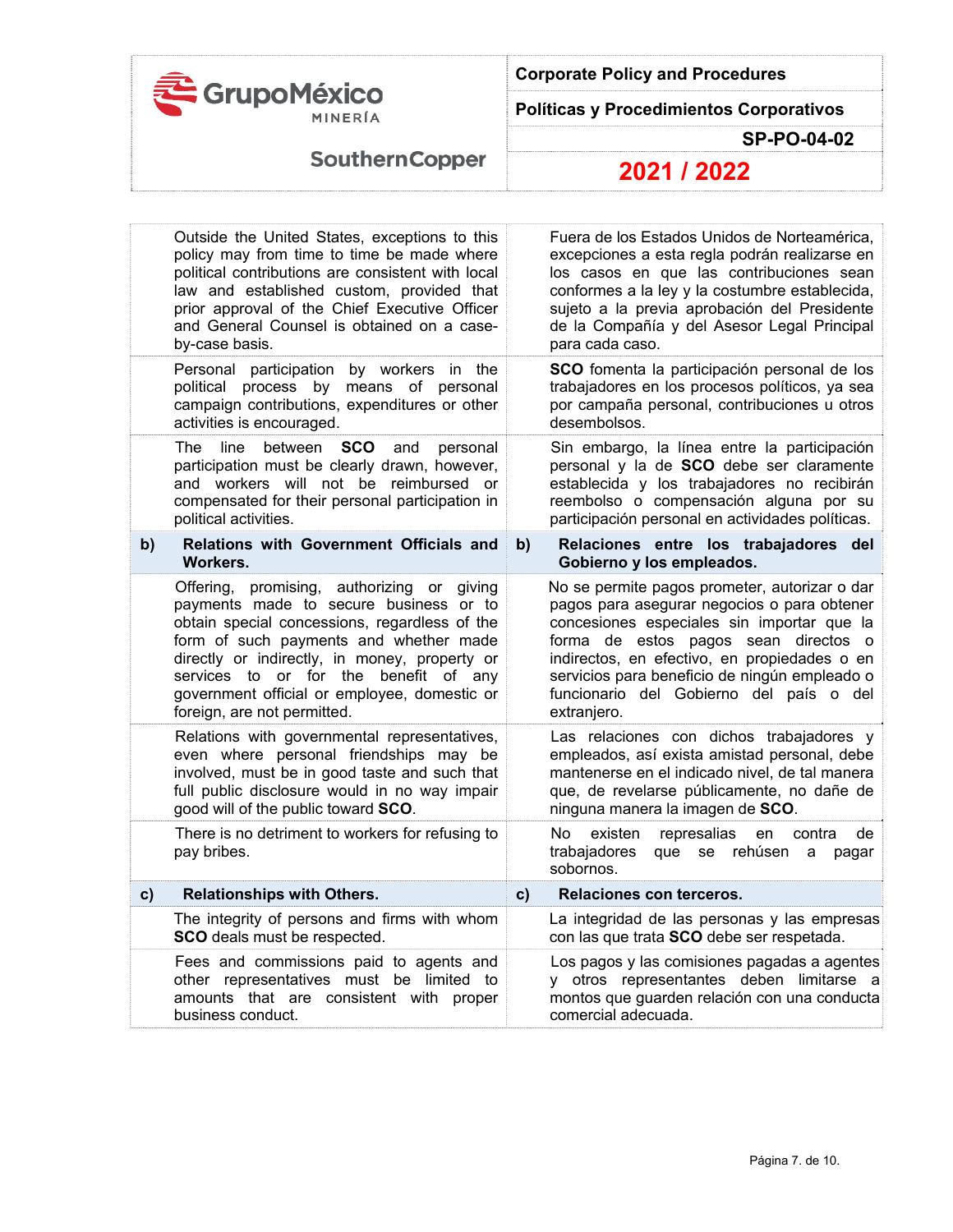

**Políticas y Procedimientos Corporativos** 

**SP-PO-04-02** 

**SouthernCopper** 

**2021 / 2022**

|              | No payment may be made in money, property<br>or services, to any employee, agent, or<br>representative of a third party with whom<br>business is conducted or which has a<br>relationship with SCO, unless there is full<br>documented disclosure to all parties.                   |              | No deberá efectuarse ningún pago en dinero,<br>propiedades o servicios, a empleados, agentes<br>o representantes de terceros con quien se<br>mantenga negocios o que tengan relación con<br>SCO, a menos que tal pago esté perfectamente<br>documentado para todas las partes que<br>intervengan.                                                                                                         |
|--------------|-------------------------------------------------------------------------------------------------------------------------------------------------------------------------------------------------------------------------------------------------------------------------------------|--------------|-----------------------------------------------------------------------------------------------------------------------------------------------------------------------------------------------------------------------------------------------------------------------------------------------------------------------------------------------------------------------------------------------------------|
| $\mathsf{d}$ | <b>Accounting</b><br><b>Adherence</b><br><b>Proper</b><br>to<br>Practices.                                                                                                                                                                                                          | $\mathbf{d}$ | Cumplimiento de las prácticas contables.                                                                                                                                                                                                                                                                                                                                                                  |
|              | Proper accounting rules and practices must be<br>adhered to at all times. Business records must<br>accurately reflect and describe all transactions<br>and all assets, liabilities; revenues and<br>expenses must be properly recorded in the<br>regular SCO books.                 |              | Deberán cumplirse las reglas y prácticas de<br>contabilidad en todo momento. Los registros<br>contables deben describir y reflejar todas las<br>transacciones y los activos, pasivos, ingresos<br>y gastos deberán anotarse debidamente en<br>los Libros de SCO.                                                                                                                                          |
| e)           | <b>Questions</b><br><b>Policy</b><br>Regarding<br>and<br><b>Reporting of Violations.</b>                                                                                                                                                                                            | e)           | concernientes<br><b>Preguntas</b><br>los<br>a<br>Lineamientos de Política y reportes de<br>violaciones a los mismos.                                                                                                                                                                                                                                                                                      |
|              | Questions concerning this Policy Statement or<br>its applications in specific circumstances<br>should be resolved with senior management<br>(meaning the Chairman of the Board, the CEO<br>and President, a Vice-President, or the<br>General Director) before any action is taken. |              | Las preguntas concernientes a los presentes<br>Lineamientos de Política o a su aplicación a<br>específicas<br>circunstancias<br>deben<br>ser<br>absueltas por un funcionario de alta categoría<br>(es decir, por el Presidente del Directorio, el<br>Principal<br>Ejecutivo,<br>Presidente<br><b>y</b><br><b>un</b><br>Vicepresidente o el Director General) antes de<br>tomar alguna acción al respecto. |
|              | It is the responsibility of every worker to report<br>to the Secretary any occurrence that is<br>be contrary to this Policy<br>believed to<br>Statement.                                                                                                                            |              | Es responsabilidad de todo trabajador el<br>reportar al Secretario cualquier situación que<br>ser considerada contraria<br>pueda<br>a<br>lo<br>establecido en esta de Política.                                                                                                                                                                                                                           |
|              | Lima, January 2015                                                                                                                                                                                                                                                                  |              | Lima, Enero 2015                                                                                                                                                                                                                                                                                                                                                                                          |
|              |                                                                                                                                                                                                                                                                                     |              |                                                                                                                                                                                                                                                                                                                                                                                                           |

Approved by Board of Directors on October 22, 2002, and amended on April 13, 2011

Aprobada por el Directorio el 22 de Octubre de 2002, y modificada el 13 de Abril del 2011

G:\Usuarios\Legal\Politicas\SCC - Aprobada por el Board\SCC Corporate Policy on Conflict of Interest - PERIODO 2021-2022.docx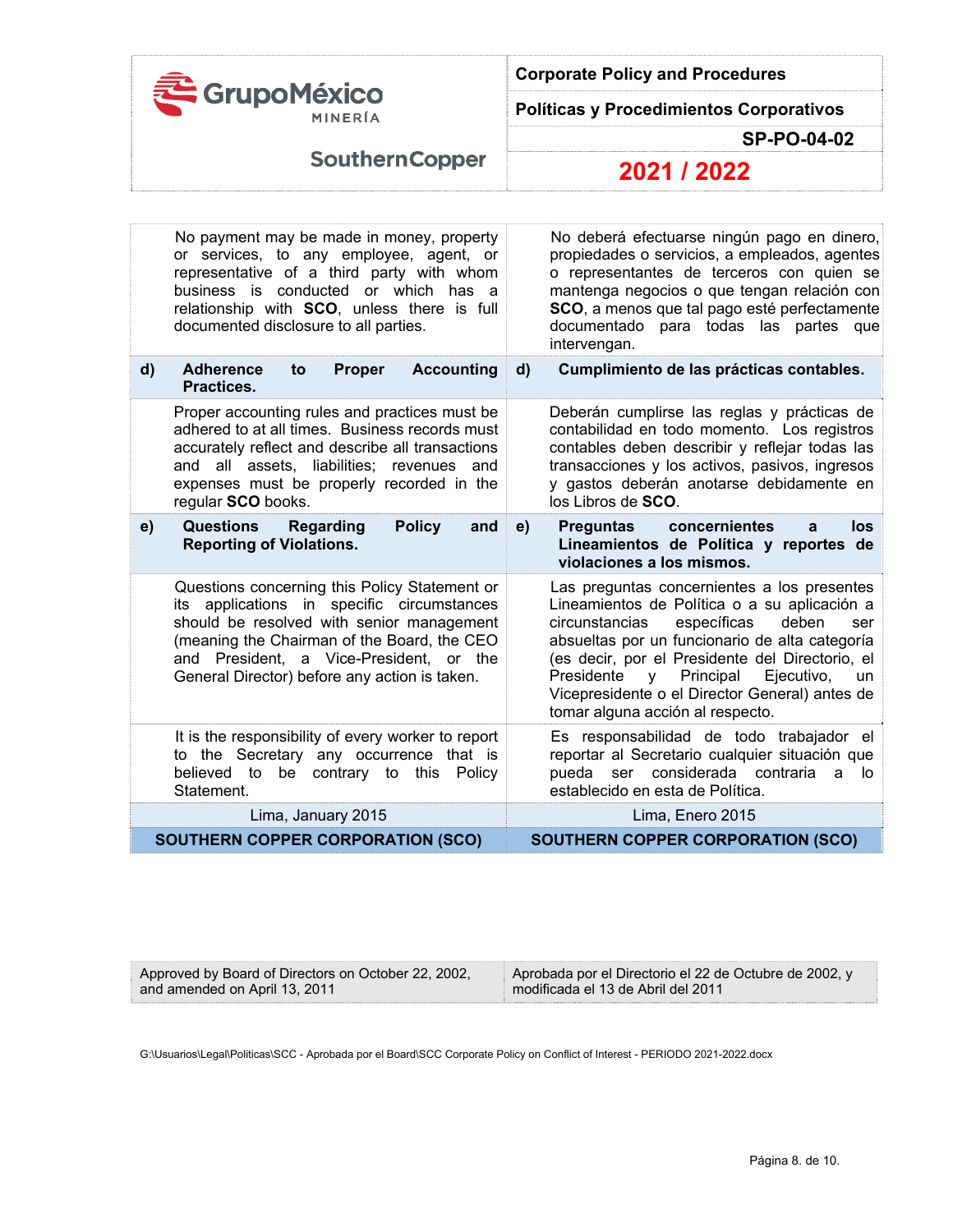

**Políticas y Procedimientos Corporativos** 

**SP-PO-04-02** 

## **SouthernCopper**

**2021 / 2022**

### **ORIGINAL FOR THE OFFICE OF PERSONNEL MANAGEMENT OF THE AREA WHERE YOU WORK ORIGINAL PARA OFICINA DE ADMINISTRACION DE PERSONAL DEL ÁREA EN LA QUE USTED LABORA**

### **CERTIFICATE OF COMPLIANCE CERTIFICADO DE CONFORMIDAD** I have read the Policy Statement of **SOUTHERN COPPER CORPORATION** and subsidiaries (from here on **SCO** and/or the Company), concerning "Conflicts of Interests, Political Contributions, Other Payments, and Proper Accounting Procedures", and certify that I am in compliance with the requirements thereof, except to the extent I have subsequent to the receipt of such Statement, disclosed any matter covered by it to the President or a Director of **SCO**, through my Division Superintendent or Area Manager. Declaro que he leído la Política de **SOUTHERN COPPER CORPORATION** y subsidiarias (aquí en adelante **SCO** y/o la Compañía), concerniente a "Conflictos de Interés, Contribuciones Políticas, Otros Pagos y Prácticas Contables Adecuadas", y certifico que estoy en cumplimiento con los requerimientos que allí se describen, con excepción de los asuntos que cubre esta Política que he expuesto al Presidente o un Director de la **SCO**, a través del Gerente y/o Superintendente de mi División. I further agree, during the period that I work for **SCO**, to comply with such Policy Statement and any amendments thereto which are adopted by **SCO** in the future. Asimismo, acepto cumplir con los Lineamientos de Política, así como con cualquier ampliación que la **SCO** adopte en el futuro, durante el tiempo que labore para la misma. **Statement: Declaración:**  I declare that my above statement will be at least valid and enforceable by the Company, from the date of its signature with ultra-activity until the new certificate is signed by me. Acepto que mi declaración antes hecha será válida y ejecutable por la Compañía por lo menos desde la fecha de su suscripción con ultra actividad hasta que el nuevo certificado sea suscrito.

| Please Complete the following / Por favor complete lo siguiente: |           |          |      |      |       |           |      |  |  |  |
|------------------------------------------------------------------|-----------|----------|------|------|-------|-----------|------|--|--|--|
| Apellido Paterno / Last Name:                                    |           |          |      |      |       |           |      |  |  |  |
| Apellido materno / Mothers maiden name:                          |           |          |      |      |       |           |      |  |  |  |
| Nombre(s) / Name(s):                                             |           |          |      |      |       |           |      |  |  |  |
| Firma / Signature:                                               |           |          |      |      |       |           |      |  |  |  |
| Cargo en la Empresa / Position:                                  |           |          |      |      |       |           |      |  |  |  |
| Registro # / Company I.D. #:                                     |           |          |      |      |       |           |      |  |  |  |
| Lugar de trabajo / Work Location:                                | Arequipa: | Cuajone: |      | llo: | Lima: | Toquepala | Otro |  |  |  |
| (Marque sólo una / check only one)                               |           |          |      |      |       |           |      |  |  |  |
| Fecha / Date:                                                    | Año:      |          | Mes: |      |       | Día:      |      |  |  |  |
|                                                                  |           |          |      |      |       |           |      |  |  |  |

G:\Usuarios\Legal\Politicas\SCC - Aprobada por el Board\SCC Corporate Policy on Conflict of Interest - PERIODO 2021-2022.docx